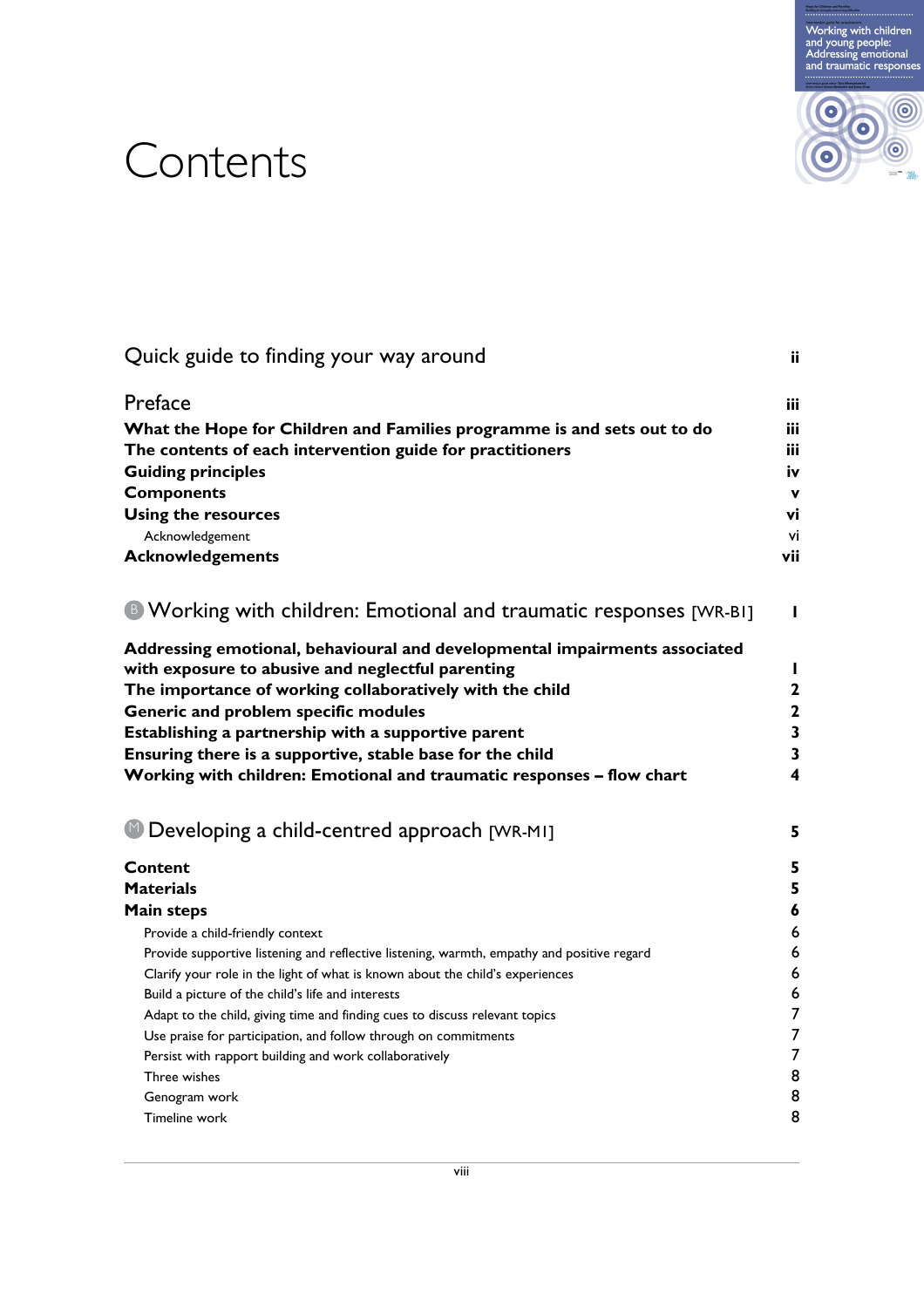Working with children<br>and young people:<br>Addressing emotional<br>and traumatic responses

# $\circledcirc$  $\bullet$  $\odot$

#### **P** Psychoeducational intervention on the effects of maltreatment [WR-M2] **10**

| Content                                                                                 | 10             |
|-----------------------------------------------------------------------------------------|----------------|
| <b>Materials</b>                                                                        | 10             |
| Main steps                                                                              | п              |
| Clarifying and changing the child or young person's view of violence and transgressions | п              |
| Normalising the child's abuse-related feelings and reactions                            | $\overline{2}$ |
| Discussion of the situation the child is in and the role of professionals               | 13             |
| Involve the parents in a discussion about responsibility                                | 13             |
| Exploring children's involvement in aggressive or sexual behaviour                      | 13             |
| How we can help you                                                                     | 14             |
|                                                                                         |                |

#### **15** Safety planning [WR-M3]

| Content                                                             | 15 |
|---------------------------------------------------------------------|----|
| <b>Materials</b>                                                    | 15 |
| Main steps                                                          | 16 |
| Review basic facts and vocabulary                                   | 16 |
| Teach the child to detect danger                                    | 16 |
| Discuss body ownership                                              | 16 |
| Develop a safety plan                                               | 17 |
| A written plan                                                      | 17 |
| Address secrets                                                     | 17 |
| The benefits of social support                                      | 17 |
| Handling conflicts or crises using social supports                  | 8  |
| Coping skills [WR-M4]                                               | 19 |
| Content                                                             | 19 |
| <b>Materials</b>                                                    | 19 |
| Main steps                                                          | 20 |
| Find out about the child's usual ways of coping: Distress and anger | 20 |

### **D** Coping skills [WR-M4] **19**

| Content                                                              | 19 |
|----------------------------------------------------------------------|----|
| Materials                                                            | 19 |
| Main steps                                                           | 20 |
| Find out about the child's usual ways of coping: Distress and anger  | 20 |
| Common coping responses of younger and older children                | 20 |
| Ways of coping more effectively: Finding hidden strengths            |    |
| Specific coping strategies: Who can help and self-calming strategies |    |

#### Relaxing and calming [WR-M5] **23** M

| Content                                                                | 23. |
|------------------------------------------------------------------------|-----|
| <b>Materials</b>                                                       | 23  |
| Main steps                                                             | 24  |
| Introduce the benefits of relaxation                                   | 24  |
| Convey the idea that being tense can make us feel bad                  | 24  |
| Discuss how bad feelings can make the body tense                       | 24  |
| Introduce the idea that learning to relax can help combat bad feelings | 24  |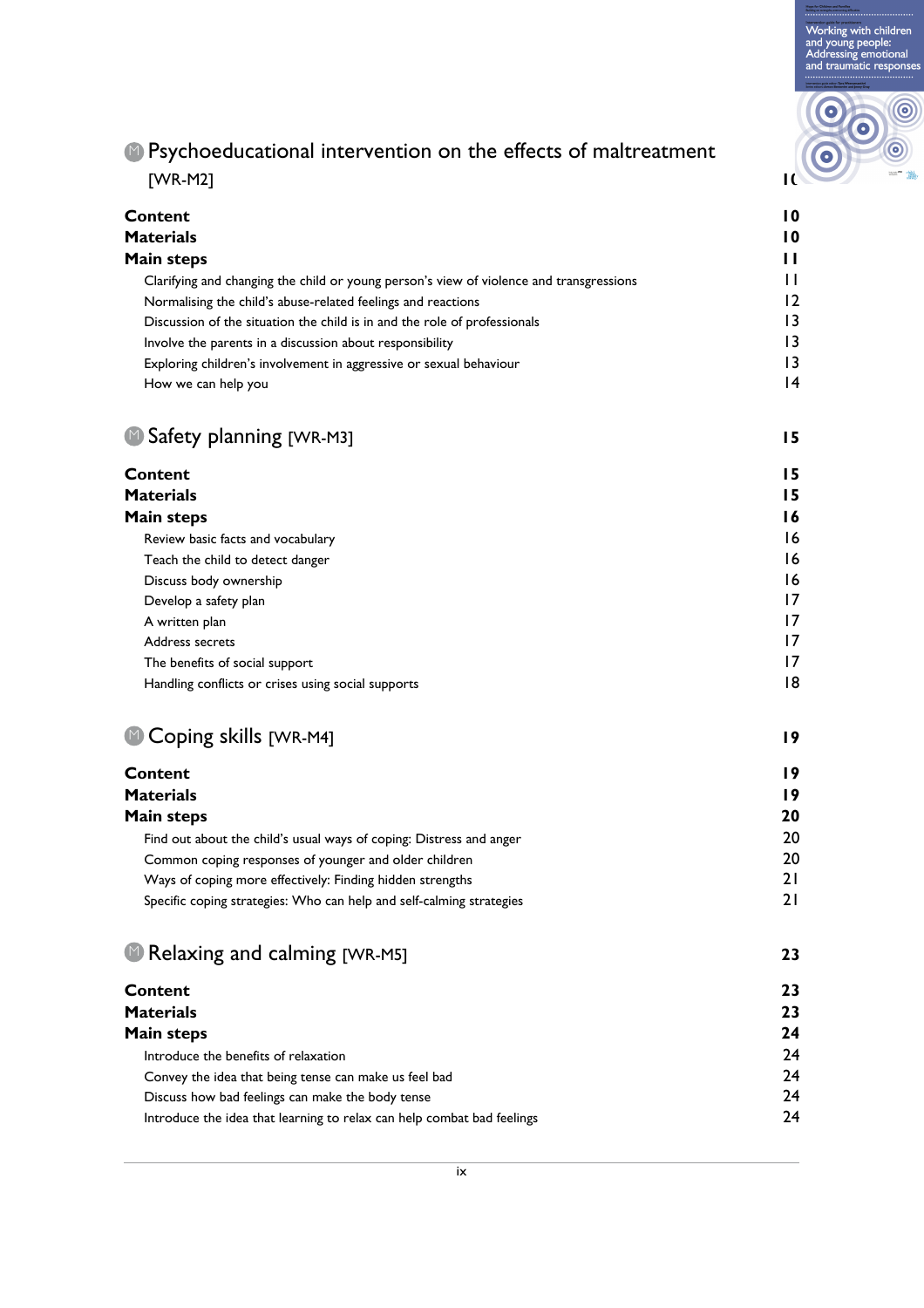Working with children<br>and young people:<br>Addressing emotional<br>and traumatic responses

 $\bullet$ 

 $\bullet$ 

 $\circledcirc$ 

 $\boldsymbol{\circ}$ 

| Initial training in deep-muscle relaxation        | 24 |
|---------------------------------------------------|----|
| Brief, self-calming techniques                    | 24 |
| Mood rating                                       | 25 |
| Discuss the experience of the relaxation exercise | 25 |
| Imagery                                           | 25 |
| Relaxing exercises with younger children          | 26 |

## Describing and monitoring feelings [WR-M6] **27** M

| <b>Materials</b><br>27<br>28<br><b>Main steps</b><br>28<br>Feelings thermometer and monitoring feelings<br>28<br>The 'feelings detective'<br>29<br>Searching for clues to construct a picture of the child's typical feeling states<br>30<br>Thinking-feeling-doing: How they are connected<br>30<br>Mentalisation: Describing the feeling states of the child and of others<br>Activity selection [WR-M7]<br>32<br><b>Content</b><br>32<br><b>Materials</b><br>32<br>33<br><b>Main steps</b><br>33<br>Discuss the connection between feelings and activities<br>33<br>Ten ways of feeling good<br><sup>1</sup> Problem solving [WR-M8]<br>34<br><b>Content</b><br>34<br><b>Materials</b><br>34<br><b>Main steps</b><br>35<br>35<br>Obtain the weekly rating of how the child is feeling<br>35<br>Introduce the idea of problem solving<br>35<br>Introduce problem-solving S-T-E-P-S<br>36<br>Apply S-T-E-P-S to the child's life<br>36<br>Spider diagrams<br>37<br>Solution-focused approach<br><sup>B</sup> Working with problem-specific modules [WR-B2]<br>38<br>The scope of the modules<br>38<br>39<br>Completing generic modules: Developing a toolkit of helpful strategies | <b>Content</b> | 27 |
|-------------------------------------------------------------------------------------------------------------------------------------------------------------------------------------------------------------------------------------------------------------------------------------------------------------------------------------------------------------------------------------------------------------------------------------------------------------------------------------------------------------------------------------------------------------------------------------------------------------------------------------------------------------------------------------------------------------------------------------------------------------------------------------------------------------------------------------------------------------------------------------------------------------------------------------------------------------------------------------------------------------------------------------------------------------------------------------------------------------------------------------------------------------------------------------|----------------|----|
|                                                                                                                                                                                                                                                                                                                                                                                                                                                                                                                                                                                                                                                                                                                                                                                                                                                                                                                                                                                                                                                                                                                                                                                     |                |    |
|                                                                                                                                                                                                                                                                                                                                                                                                                                                                                                                                                                                                                                                                                                                                                                                                                                                                                                                                                                                                                                                                                                                                                                                     |                |    |
|                                                                                                                                                                                                                                                                                                                                                                                                                                                                                                                                                                                                                                                                                                                                                                                                                                                                                                                                                                                                                                                                                                                                                                                     |                |    |
|                                                                                                                                                                                                                                                                                                                                                                                                                                                                                                                                                                                                                                                                                                                                                                                                                                                                                                                                                                                                                                                                                                                                                                                     |                |    |
|                                                                                                                                                                                                                                                                                                                                                                                                                                                                                                                                                                                                                                                                                                                                                                                                                                                                                                                                                                                                                                                                                                                                                                                     |                |    |
|                                                                                                                                                                                                                                                                                                                                                                                                                                                                                                                                                                                                                                                                                                                                                                                                                                                                                                                                                                                                                                                                                                                                                                                     |                |    |
|                                                                                                                                                                                                                                                                                                                                                                                                                                                                                                                                                                                                                                                                                                                                                                                                                                                                                                                                                                                                                                                                                                                                                                                     |                |    |
|                                                                                                                                                                                                                                                                                                                                                                                                                                                                                                                                                                                                                                                                                                                                                                                                                                                                                                                                                                                                                                                                                                                                                                                     |                |    |
|                                                                                                                                                                                                                                                                                                                                                                                                                                                                                                                                                                                                                                                                                                                                                                                                                                                                                                                                                                                                                                                                                                                                                                                     |                |    |
|                                                                                                                                                                                                                                                                                                                                                                                                                                                                                                                                                                                                                                                                                                                                                                                                                                                                                                                                                                                                                                                                                                                                                                                     |                |    |
|                                                                                                                                                                                                                                                                                                                                                                                                                                                                                                                                                                                                                                                                                                                                                                                                                                                                                                                                                                                                                                                                                                                                                                                     |                |    |
|                                                                                                                                                                                                                                                                                                                                                                                                                                                                                                                                                                                                                                                                                                                                                                                                                                                                                                                                                                                                                                                                                                                                                                                     |                |    |
|                                                                                                                                                                                                                                                                                                                                                                                                                                                                                                                                                                                                                                                                                                                                                                                                                                                                                                                                                                                                                                                                                                                                                                                     |                |    |
|                                                                                                                                                                                                                                                                                                                                                                                                                                                                                                                                                                                                                                                                                                                                                                                                                                                                                                                                                                                                                                                                                                                                                                                     |                |    |
|                                                                                                                                                                                                                                                                                                                                                                                                                                                                                                                                                                                                                                                                                                                                                                                                                                                                                                                                                                                                                                                                                                                                                                                     |                |    |
|                                                                                                                                                                                                                                                                                                                                                                                                                                                                                                                                                                                                                                                                                                                                                                                                                                                                                                                                                                                                                                                                                                                                                                                     |                |    |
|                                                                                                                                                                                                                                                                                                                                                                                                                                                                                                                                                                                                                                                                                                                                                                                                                                                                                                                                                                                                                                                                                                                                                                                     |                |    |
|                                                                                                                                                                                                                                                                                                                                                                                                                                                                                                                                                                                                                                                                                                                                                                                                                                                                                                                                                                                                                                                                                                                                                                                     |                |    |
|                                                                                                                                                                                                                                                                                                                                                                                                                                                                                                                                                                                                                                                                                                                                                                                                                                                                                                                                                                                                                                                                                                                                                                                     |                |    |
|                                                                                                                                                                                                                                                                                                                                                                                                                                                                                                                                                                                                                                                                                                                                                                                                                                                                                                                                                                                                                                                                                                                                                                                     |                |    |
|                                                                                                                                                                                                                                                                                                                                                                                                                                                                                                                                                                                                                                                                                                                                                                                                                                                                                                                                                                                                                                                                                                                                                                                     |                |    |
|                                                                                                                                                                                                                                                                                                                                                                                                                                                                                                                                                                                                                                                                                                                                                                                                                                                                                                                                                                                                                                                                                                                                                                                     |                |    |
|                                                                                                                                                                                                                                                                                                                                                                                                                                                                                                                                                                                                                                                                                                                                                                                                                                                                                                                                                                                                                                                                                                                                                                                     |                |    |
|                                                                                                                                                                                                                                                                                                                                                                                                                                                                                                                                                                                                                                                                                                                                                                                                                                                                                                                                                                                                                                                                                                                                                                                     |                |    |
|                                                                                                                                                                                                                                                                                                                                                                                                                                                                                                                                                                                                                                                                                                                                                                                                                                                                                                                                                                                                                                                                                                                                                                                     |                |    |
|                                                                                                                                                                                                                                                                                                                                                                                                                                                                                                                                                                                                                                                                                                                                                                                                                                                                                                                                                                                                                                                                                                                                                                                     |                |    |
|                                                                                                                                                                                                                                                                                                                                                                                                                                                                                                                                                                                                                                                                                                                                                                                                                                                                                                                                                                                                                                                                                                                                                                                     |                |    |
|                                                                                                                                                                                                                                                                                                                                                                                                                                                                                                                                                                                                                                                                                                                                                                                                                                                                                                                                                                                                                                                                                                                                                                                     |                |    |

**The importance of stabilising and supporting children and parents 39**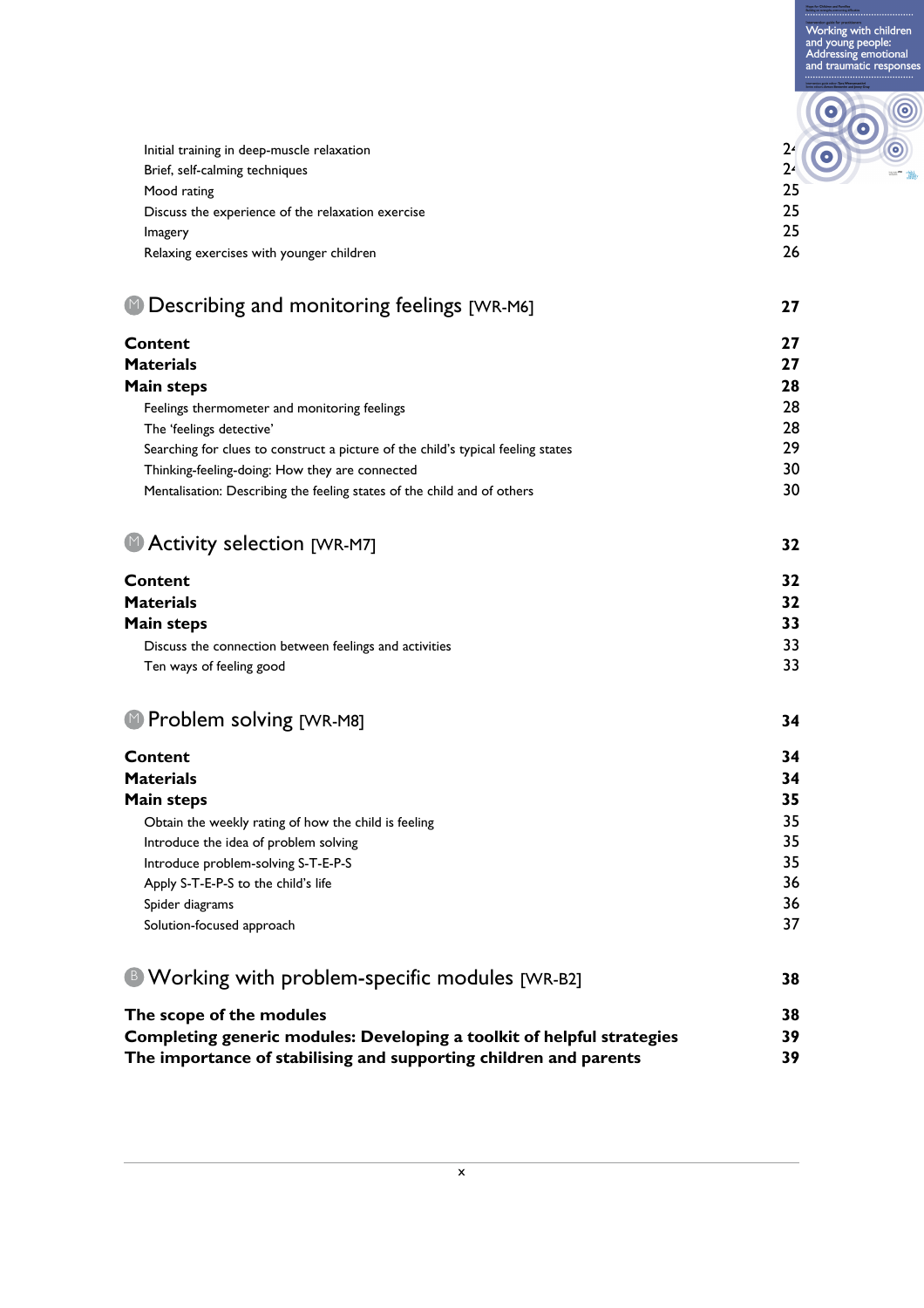Working with children and young people:<br>Addressing emotional<br>and traumatic responses



#### **Working with anxiety problems: Helping children who experience** excessive anxiety [WR-M9] **40**

| Content                                                      | 40 |
|--------------------------------------------------------------|----|
| <b>Materials</b>                                             | 40 |
| Main steps                                                   | 41 |
| Start by working through the generic modules with the child  | 41 |
| Understanding what anxiety is                                | 41 |
| Identifying situations that make the child feel anxious      | 43 |
| Practice                                                     | 43 |
| S_T_O_P is a way of countering anxious feelings and thoughts | 43 |
| Parent as coach                                              | 44 |
| Mentalisation                                                | 44 |
| Developing a coherent narrative                              | 45 |
| Making gains                                                 | 45 |

#### **Working with mood problems: Helping children who present with** persistent low mood or with depression [WR-M10] **46**

| <b>Working with mood problems: Helping children who present with</b>                              |    |
|---------------------------------------------------------------------------------------------------|----|
| persistent low mood or with depression [WR-MI0]                                                   | 46 |
| <b>Content</b>                                                                                    | 46 |
| <b>Materials</b>                                                                                  | 46 |
| <b>Main steps</b>                                                                                 | 47 |
| Normalise feelings of depression                                                                  | 47 |
| Discuss factors contributing to low mood or depression                                            | 48 |
| Find out more about the child's feelings                                                          | 48 |
| Changing feelings                                                                                 | 48 |
| Practice                                                                                          | 49 |
| Things we can do to feel better                                                                   | 49 |
| Presenting a positive self                                                                        | 49 |
| Working on unhelpful thoughts and beliefs, and helping the child learn ways of counteracting them | 49 |
| Mentalisation                                                                                     | 51 |
| Developing a coherent narrative                                                                   | 52 |
| Making gains                                                                                      | 52 |

#### **Working with trauma problems: Helping children who experience** traumatic responses [WR-M11] **53**

| Content                                                     | 53  |
|-------------------------------------------------------------|-----|
| Materials                                                   | 53  |
| Main steps                                                  | 54  |
| Initial practitioner briefing                               | 54  |
| Briefing for parents/carers and child                       | 54  |
| Start by working through the generic modules with the child | 54  |
| Component: Psychoeducation                                  | 55  |
| Component: Trauma narrative                                 | 59  |
| Component: Overcoming avoidant behaviour                    | 6 I |
|                                                             |     |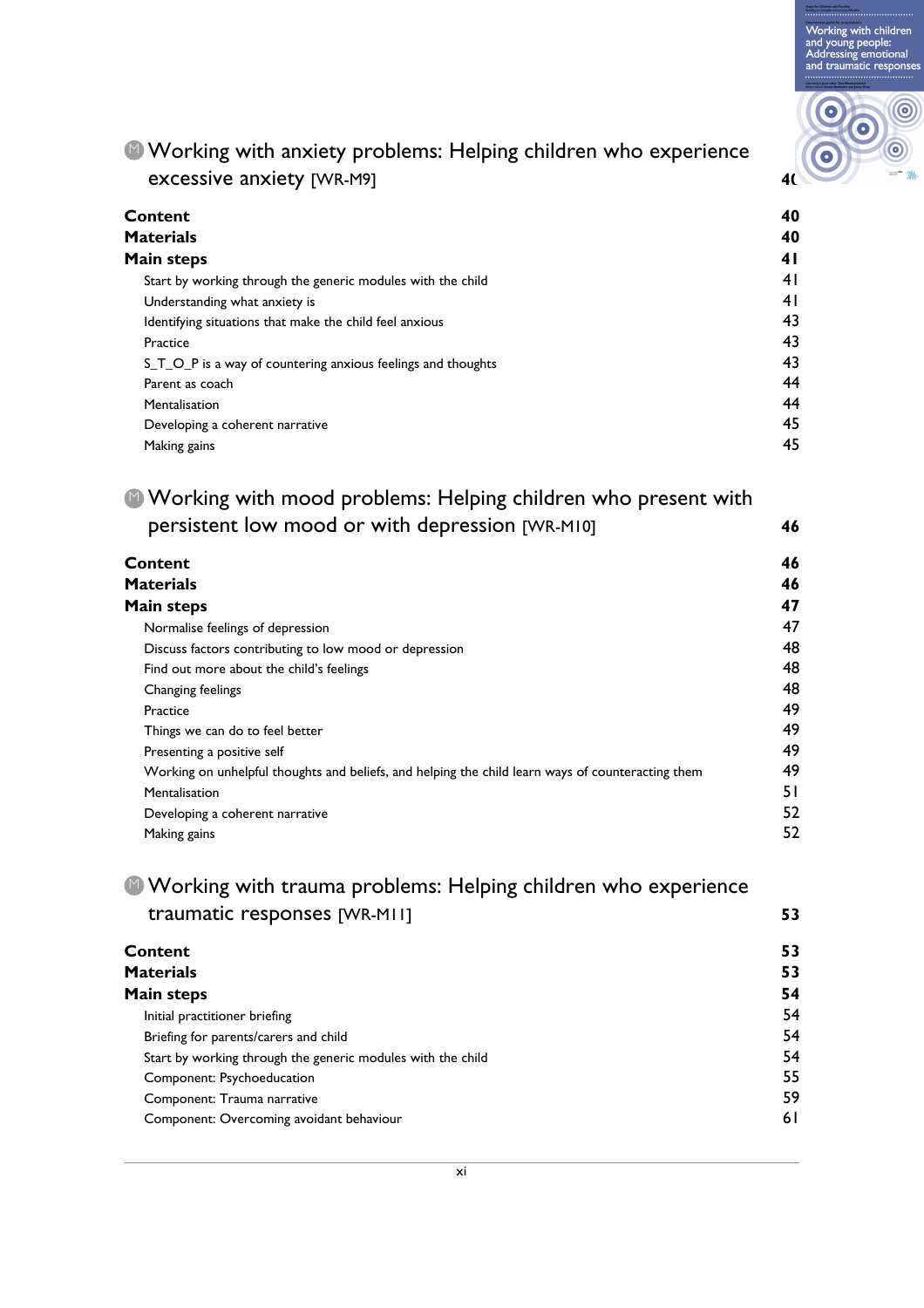Working with children<br>and young people:<br>Addressing emotional<br>and traumatic responses



S\_T\_O\_P is a way of countering anxious feelings and thoughts 63 Making gains 64

| <b>Developing positive relationships with family and friends [WR-MI2]</b> | 65 |
|---------------------------------------------------------------------------|----|
| <b>Content</b>                                                            | 65 |
| <b>Materials</b>                                                          | 65 |
| <b>Main steps</b>                                                         | 66 |
| Introduce the benefits of positive self-presentation                      | 66 |
| Verbal communication: Practise introductions                              | 66 |
| Verbal communication: Five steps to meeting someone new                   | 66 |
| Verbal communication: Practice and review                                 | 67 |
| Verbal communication: Hanging topics                                      | 67 |
| Introduce non-verbal communication                                        | 67 |
| Non-verbal communication: Talking distance                                | 67 |
| Non-verbal communication: Eye contact                                     | 68 |
| Social skills and the family/parents                                      | 69 |
| Specific social skills: Skills for home use                               | 69 |
| • Maintenance and building resilience [WR-MI3]                            | 71 |
| Content                                                                   | 71 |
| <b>Materials</b>                                                          | 71 |
| <b>Main steps</b>                                                         | 72 |
| Review progress with the child                                            | 72 |
| What do I have in my toolbox?                                             | 72 |
| Perseverance and having a Plan B                                          | 72 |
| Anticipating problems and challenges ahead                                | 72 |
| <b>Booster sessions</b>                                                   | 72 |
| Saying goodbye                                                            | 72 |
| Materials to copy, print or download                                      | 73 |
| Getting to know me [WR-1]                                                 | 75 |
| More about me [WR-2]                                                      | 76 |
| Body maps [WR-3]                                                          | 77 |
| Affective modulation: Ways to feel better right now [WR-4]                | 80 |
| Quick calming [WR-5]                                                      | 81 |
| My relaxing place [WR-6]                                                  | 82 |
| Quick calming practice [WR-7]                                             | 83 |
| Feelings thermometer [WR-8]                                               | 84 |
| Identifying feeling states [WR-9]                                         | 85 |
| Thinking-feeling-doing [WA-10]                                            | 87 |
| Ten things I can do to feel good [WR-11]                                  | 89 |
| Scheduling time for fun [WR-12]                                           | 90 |
| Helping your child solve problems [WR-13]                                 | 91 |
| Five S-T-E-P-S to problem solving [WR-14]                                 | 92 |